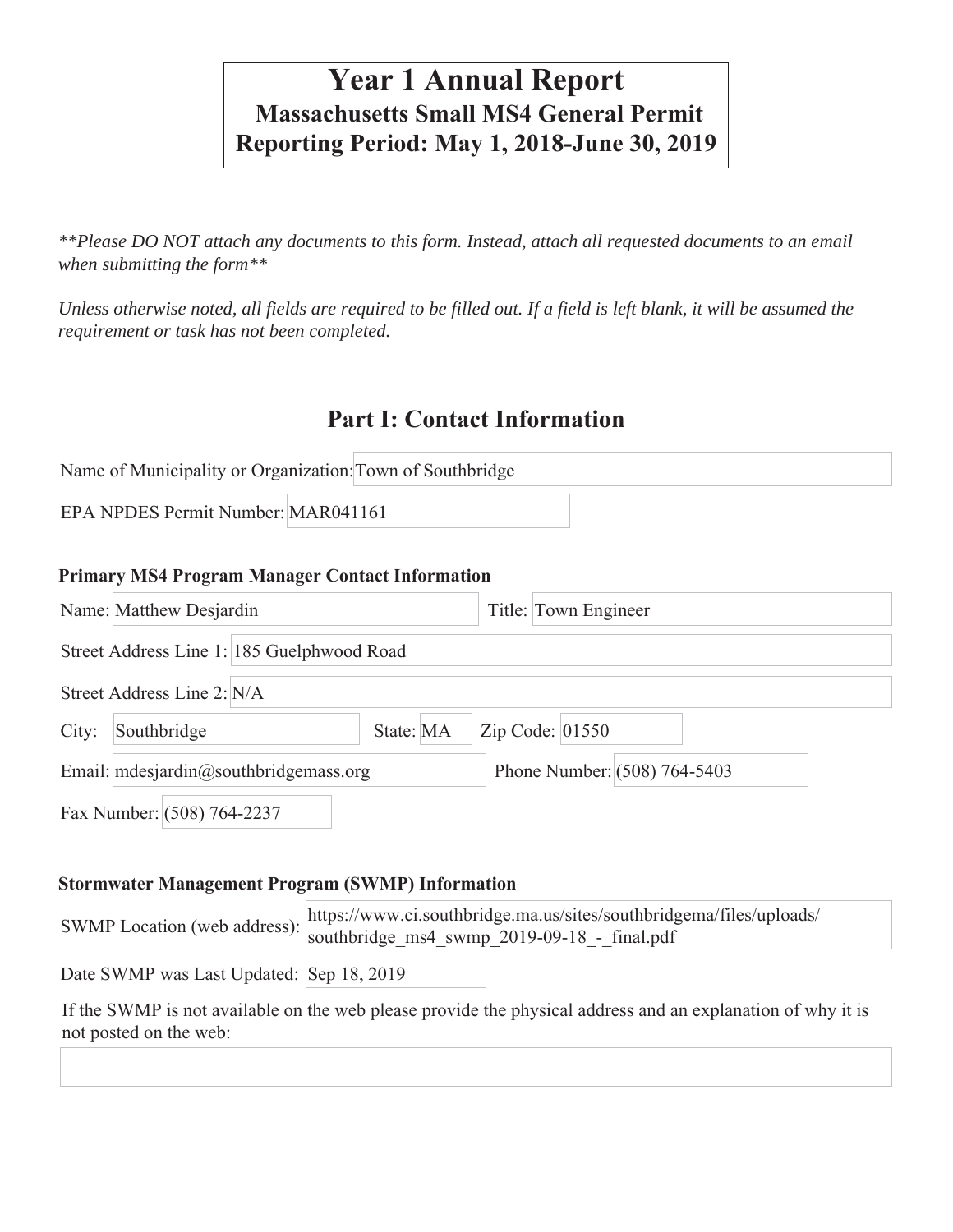# **Part II: Self Assessment**

*First, in the box below, select the impairment(s) and/or TMDL(s) that are applicable to your MS4.*

| Impairment(s)               |                                                     |          |                              |                                    |
|-----------------------------|-----------------------------------------------------|----------|------------------------------|------------------------------------|
|                             | $\boxtimes$ Bacteria/Pathogens                      | Chloride | $\boxtimes$ Nitrogen         | Phosphorus                         |
|                             | $\boxtimes$ Solids/Oil/Grease (Hydrocarbons)/Metals |          |                              |                                    |
| $\overline{\text{IMDL(s)}}$ |                                                     |          |                              |                                    |
| In State:                   | <b>Assabet River Phosphorus</b>                     |          | $\Box$ Bacteria and Pathogen | Cape Cod Nitrogen                  |
|                             | <b>Charles River Watershed Phosphorus</b>           |          | Lake and Pond Phosphorus     |                                    |
| Out of State:               | Bacteria/Pathogens<br>$\perp$                       | Metals   | $\boxtimes$ Nitrogen         | Phosphorus<br>$\blacksquare$       |
|                             |                                                     |          |                              | <b>Clear Impairments and TMDLs</b> |
|                             |                                                     |          |                              |                                    |

*Next, check off all requirements below that have been completed. By checking each box you are certifying that you have completed that permit requirement fully. If you have not completed a requirement leave the box unchecked. Additional information will be requested in later sections.* 

Year 1 Requirements

- $\boxtimes$  Develop and begin public education and outreach program
- Identify and develop inventory of all known locations where SSOs have discharged to the MS4 in the  $\Box$  last 5 years
	- $\circ$  The SSO inventory is attached to the email submission
	- $\circ$  The SSO inventory can be found at the following website:

 $\Box$  Develop written IDDE plan including a procedure for screening and sampling outfalls

- $\Box$  IDDE ordinance complete
- Identify each outfall and interconnection discharging from MS4, classify into the relevant category, and priority rank each catchment for investigation
	- $\circ$  The priority ranking of outfalls/interconnections is attached to the email submission
	- $\circ$  The priority ranking of outfalls/interconnections can be found at the following website:
- □ Construction/ Erosion and Sediment Control (ESC) ordinance complete
- Develop written procedures for site inspections and enforcement of sediment and erosion control measures
- $\square$  Develop written procedures for site plan review
- $\Box$  Keep a log of catch basins cleaned or inspected
- $\Box$  Complete inspection of all stormwater treatment structures

#### Annual Requirements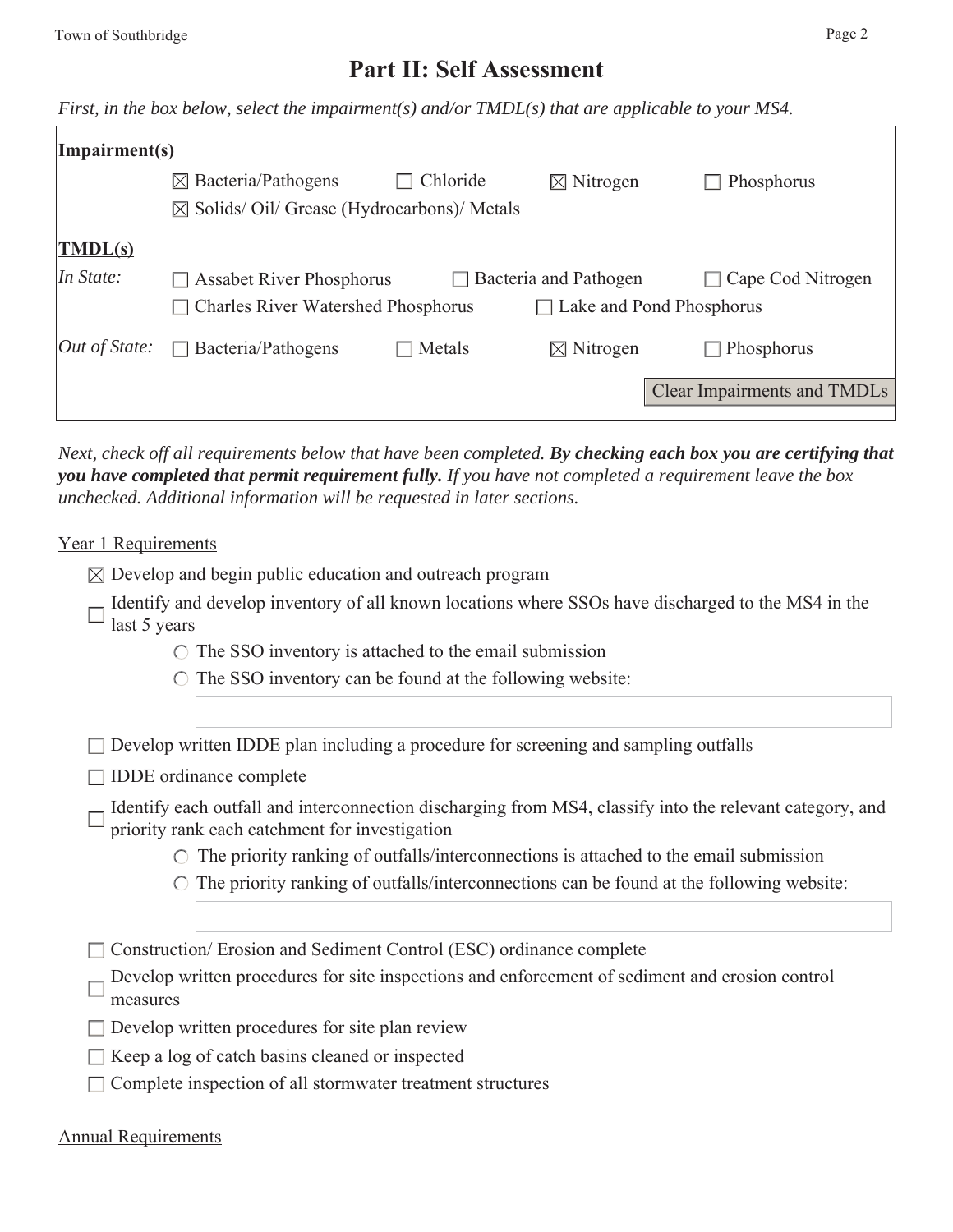- $\Box$  Annual opportunity for public participation in review and implementation of SWMP
- $\boxtimes$  Comply with State Public Notice requirements
- $\boxtimes$  Keep records relating to the permit available for 5 years and make available to the public
- Properly store and dispose of catch basin cleanings and street sweepings so they do not discharge to
- receiving waters Annual training to employees involved in IDDE program
- $\boxtimes$  All curbed roadways have been swept a minimum of one time per year

**Bacteria/ Pathogens** (Combination of Impaired Waters Requirements and TMDL Requirements as Applicable)

#### Annual Requirements

*Public Education and Outreach\**

- Annual message encouraging the proper management of pet waste, including noting any existing  $\alpha$ ordinances where appropriate
- Permittee or its agents disseminate educational material to dog owners at the time of issuance or renewal of dog license, or other appropriate time
- Provide information to owners of septic systems about proper maintenance in any catchment that discharges to a water body impaired for bacteria

*\* Public education messages can be combined with other public education requirements as applicable (see Appendix H and F for more information)*

**Nitrogen** (Combination of Impaired Waters Requirements and TMDL Requirements as Applicable)

#### Annual Requirements

#### *Public Education and Outreach\**

- Distribute an annual message in the spring (April/May) that encourages the proper use and disposal of M grass clippings and encourages the proper use of slow-release fertilizers
- Distribute an annual message in the summer (June/July) encouraging the proper management of pet waste, including noting any existing ordinances where appropriate
- Distribute an annual message in the fall (August/September/October) encouraging the proper disposal of lost little of leaf litter

*\* Public education messages can be combined with other public education requirements as applicable (see Appendix H and F for more information)*

#### *Good Housekeeping and Pollution Prevention for Permittee Owned Operations*

Increase street sweeping frequency of all municipal owned streets and parking lots subject to Permit part 2.3.7.a.iii.(c) to a minimum of two times per year (spring and fall)

## *Potential structural BMPs*

Any structural BMPs listed in Table 3 of Attachment 1 to Appendix H already existing or installed in the regulated area by the permittee or its agents shall be tracked and the permittee shall estimate the

 $\Box$  nitrogen removal by the BMP consistent with Attachment 1 to Appendix H. Document the BMP type, total area treated by the BMP, the design storage volume of the BMP and the estimated nitrogen removed in mass per year by the BMP in each each annual report

# **Solids, Oil and Grease (Hydrocarbons), or Metals**

Annual Requirements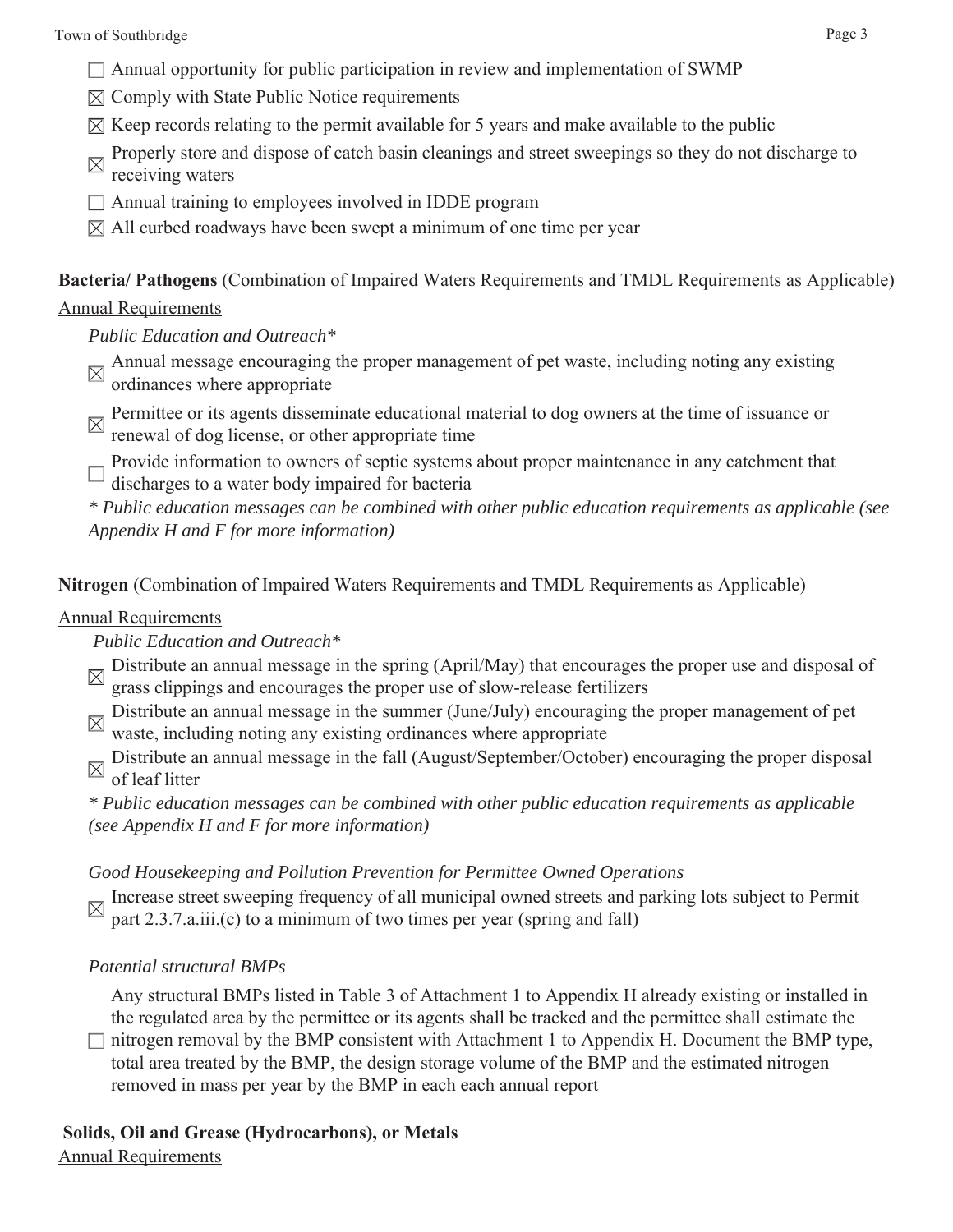*Good Housekeeping and Pollution Prevention for Permittee Owned Operations*

Increase street sweeping frequency of all municipal owned streets and parking lots to a schedule to target areas with potential for high pollutant loads

Prioritize inspection and maintenance for catch basins to ensure that no sump shall be more than 50

 $\boxtimes$  percent full; Clean catch basins more frequently if inspection and maintenance activities indicate excessive sediment or debris loadings

Use the box below to input additional details on any unchecked boxes above or any additional information you would like to share as part of your self assessment:

•The SWMP was completed and uploaded to the Southbridge town website on September 18, 2019 following the end of the Year 1 reporting period. See link above.

•The IDDE Plan and SSO Inventory have been completed since the end of the Year 1 reporting period (on September 19, 2019) and are available at the following location: https://www.ci.southbridge.ma.us/sites/ southbridgema/files/uploads/idde\_plan\_2019-09-19 - complete\_w\_appendices.pdf

•Written procedures for site inspections and enforcement of erosion and sedimentation control measures were finalized after the end of the Year 1 reporting period and are available at the following location under "Standard Operating Procedures": https://www.ci.southbridge.ma.us/department-of-public-works/pages/ npdes-ms4-permit-support-materials

•Written procedures for site plan review were finalized after the end of the Year 1 reporting period and are available under "Standard Operating Procedures" (see SOP 04) at the link listed above.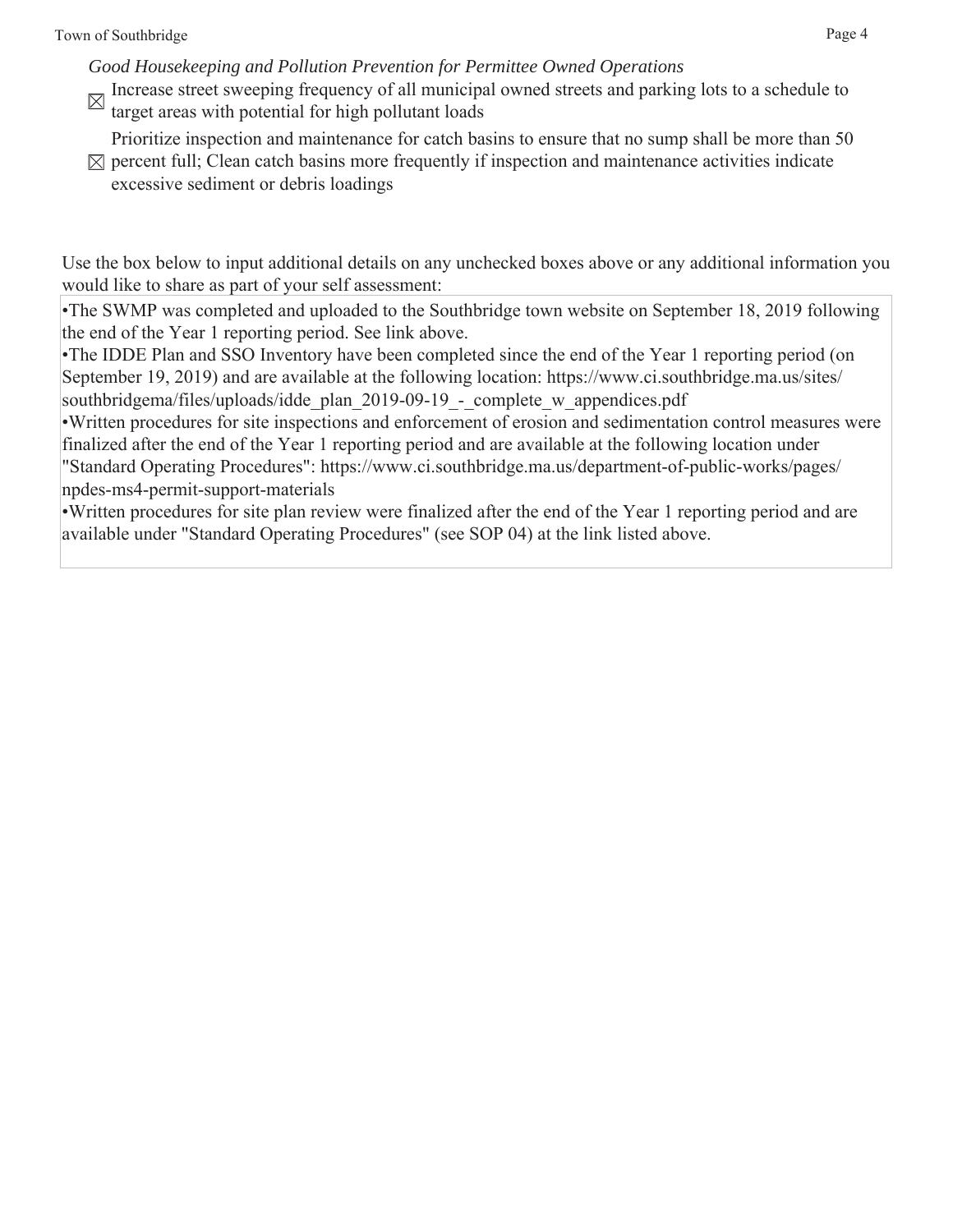# **Part III: Receiving Waters/Impaired Waters/TMDL**

Have you made any changes to your lists of receiving waters, outfalls, or impairments since the NOI was submitted?

Yes  $\Box$  No  $\boxtimes$ 

If yes, describe below, including any relevant impairments or TMDLs: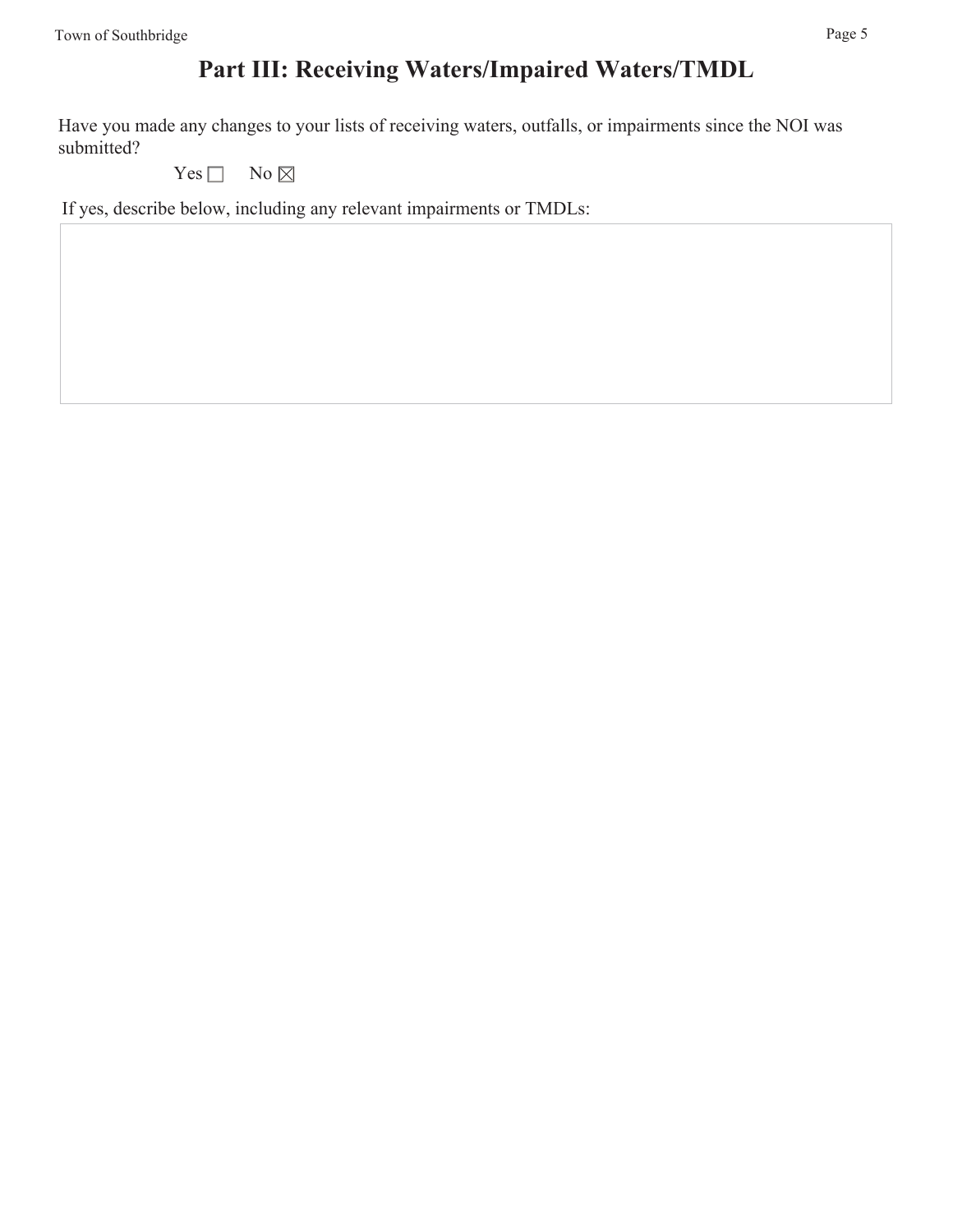# **Part IV: Minimum Control Measures**

*Please fill out all of the metrics below. If applicable, include in the description who completed the task if completed by a third party.* 

## **MCM1: Public Education**

| Number of educational messages completed during the reporting period: 5 |  |  |  |  |  |  |
|-------------------------------------------------------------------------|--|--|--|--|--|--|
|-------------------------------------------------------------------------|--|--|--|--|--|--|

*Below, report on the educational messages completed during the first year. For the measurable goal(s) please describe the method/measures used to assess the overall effectiveness of the educational program.*

### **BMP:1-1 Touch-a-Truck**

Message Description and Distribution Method:

DPW trucks of different purposes (catch basin cleaner, leaf vac truck, etc.) are brought to events where school age children are given an opportunity to interact with the trucks and DPW workers. Children are given basic information about how the trucks are used to keep our stormwater clean and what they can do to prevent stormwater pollution.

Targeted Audience: Residents, specifically school-age children

Responsible Department/Parties: DPW Operations

Measurable Goal(s):

Two touch-a-truck events were performed in May 2019 at West Street School (grades 2 to 5). Approximately 250 kids participated in each event.

Message Date(s): May 2, 2019 & May 30, 2019

| Message Completed for:                    | Appendix F Requirements $\Box$                                 | Appendix H Requirements $\Box$ |
|-------------------------------------------|----------------------------------------------------------------|--------------------------------|
|                                           | Was this message different than what was proposed in your NOI? | Yes $\Box$ No $\boxtimes$      |
| If yes, describe why the change was made: |                                                                |                                |
|                                           |                                                                |                                |

#### **BMP:1-9 Pet Waste Pamphlets**

Message Description and Distribution Method:

Pamphlets describing how to properly dispose of pet waste and why that's important for preventing stormwater pollution. Pamphlets are distributed to each applicant for dog licenses.

Targeted Audience: Residents, specifically dog owners

Responsible Department/Parties: Town Clerk

Measurable Goal(s):

Pet waste pamphlets distributed to approximately 722 dog owners.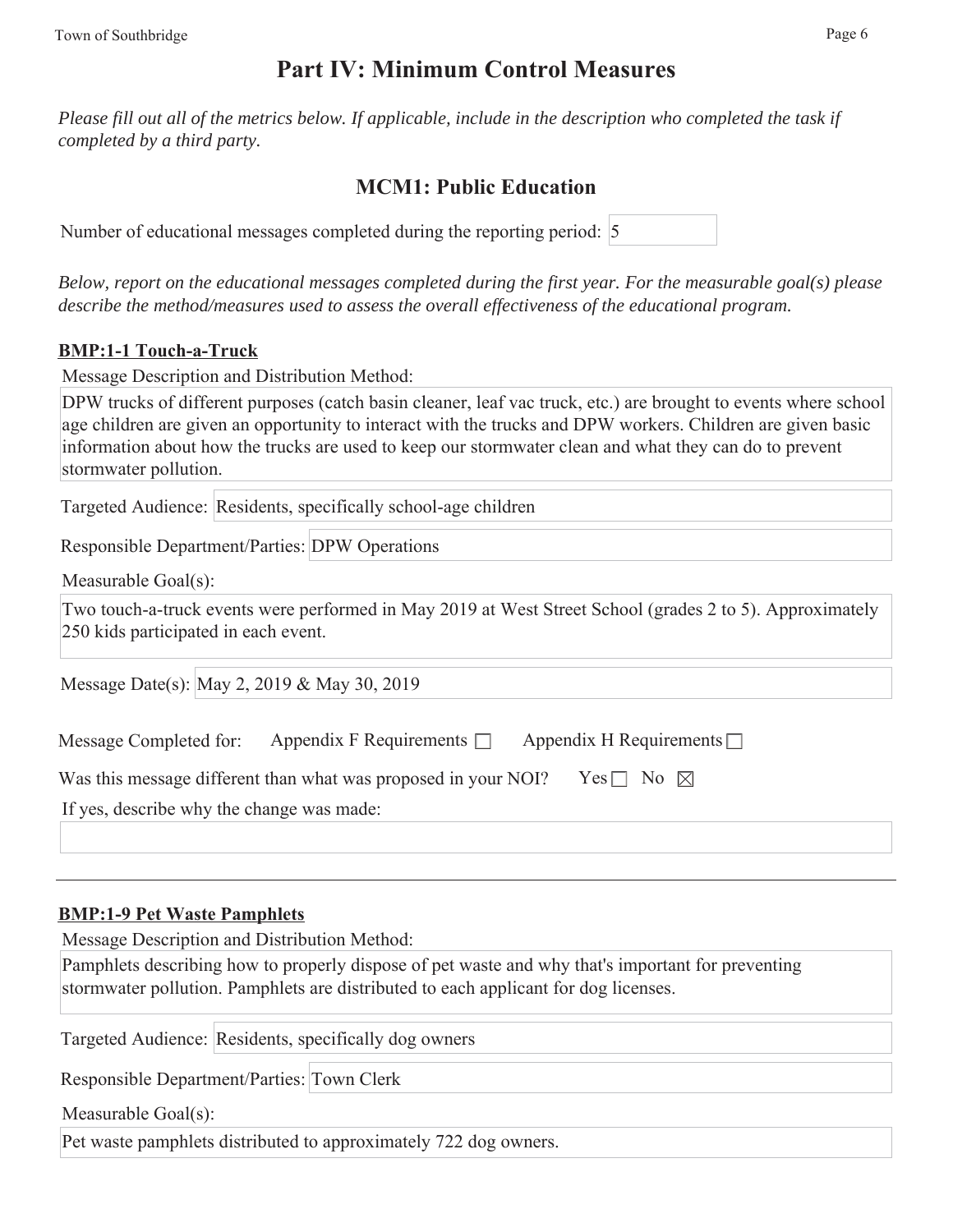|                                                                |                                                                    | Message Date(s): Starting in Spring 2019, year-round at time of application or renewal or dog licenses. |
|----------------------------------------------------------------|--------------------------------------------------------------------|---------------------------------------------------------------------------------------------------------|
| Message Completed for:                                         | Appendix F Requirements $\Box$ Appendix H Requirements $\boxtimes$ |                                                                                                         |
| Was this message different than what was proposed in your NOI? |                                                                    | Yes $\Box$ No $\boxtimes$                                                                               |
| If yes, describe why the change was made:                      |                                                                    |                                                                                                         |

#### **BMP:1-10 Pet Waste Annual Message**

Message Description and Distribution Method:

Annual message to residents regarding proper disposal of pet waste, in the form of a news post on the Town website.

Targeted Audience: Residents, specifically dog owners

Responsible Department/Parties: DPW Engineering

Measurable Goal(s):

Message Date(s): Message not delivered in this reporting period

| Message Completed for: | Appendix F Requirements $\boxtimes$ | Appendix H Requirements $\boxtimes$ |
|------------------------|-------------------------------------|-------------------------------------|
|------------------------|-------------------------------------|-------------------------------------|

Was this message different than what was proposed in your NOI? Yes  $\boxtimes$  No  $\square$ 

If yes, describe why the change was made:

The message was not distributed during Summer 2018, and the Summer 2019 message was delivered after the close of this reporting period.

#### **BMP:1-12 Lawn & Garden Care Annual Message**

Message Description and Distribution Method:

Annual message to residents with tips for responsible lawn & garden care, in the form of a news item on the town website.

Targeted Audience: Residents

Responsible Department/Parties: DPW Engineering

Measurable Goal(s):

126 unique pageviews on the webpage for this message during the reporting period.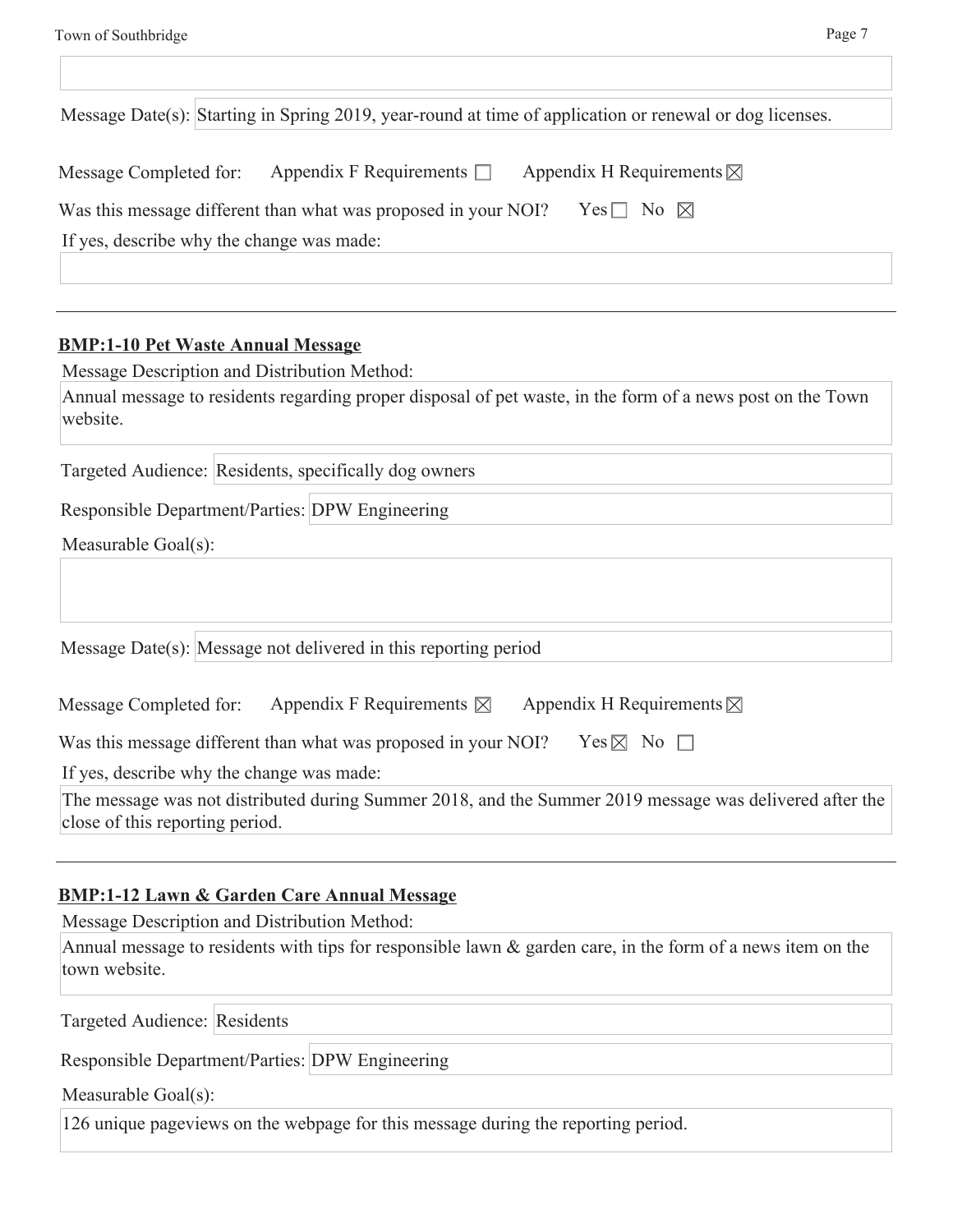| Message Date(s): April 22, 2019                                                                 |  |
|-------------------------------------------------------------------------------------------------|--|
| Appendix F Requirements $\boxtimes$<br>Appendix H Requirements $\Box$<br>Message Completed for: |  |
| Was this message different than what was proposed in your NOI?<br>Yes $\Box$ No $\boxtimes$     |  |
| If yes, describe why the change was made:                                                       |  |
|                                                                                                 |  |
|                                                                                                 |  |

## **BMP:1-13 Leaf Disposal Annual Message**

Message Description and Distribution Method:

| Annual message to residents with tips for proper leaf litter disposal, in the form of a news item on the town |  |
|---------------------------------------------------------------------------------------------------------------|--|
| website.                                                                                                      |  |

Targeted Audience: Residents

Responsible Department/Parties: DPW Engineering

Measurable Goal(s):

86 unique pageviews on the webpage for this message during the reporting period.

Message Date(s): October 31, 2018

| Message Completed for:                    | Appendix F Requirements $\boxtimes$                            | Appendix H Requirements $\Box$ |  |
|-------------------------------------------|----------------------------------------------------------------|--------------------------------|--|
|                                           | Was this message different than what was proposed in your NOI? | Yes $\Box$ No $\boxtimes$      |  |
| If yes, describe why the change was made: |                                                                |                                |  |
|                                           |                                                                |                                |  |

## **BMP:1-14 Think Blue Massachusetts Ad Campaign**

Message Description and Distribution Method:

The "Fowl Water" advertisement helps viewers visualize stormwater pollution from motor oil, pet waste, and trash become stormwater pollution.

Targeted Audience: Residents

Responsible Department/Parties: Think Blue Massachusetts

Measurable Goal(s):

Over 13,000 total impressions in Southbridge between Facebook, Instagram, and Youtube Ads.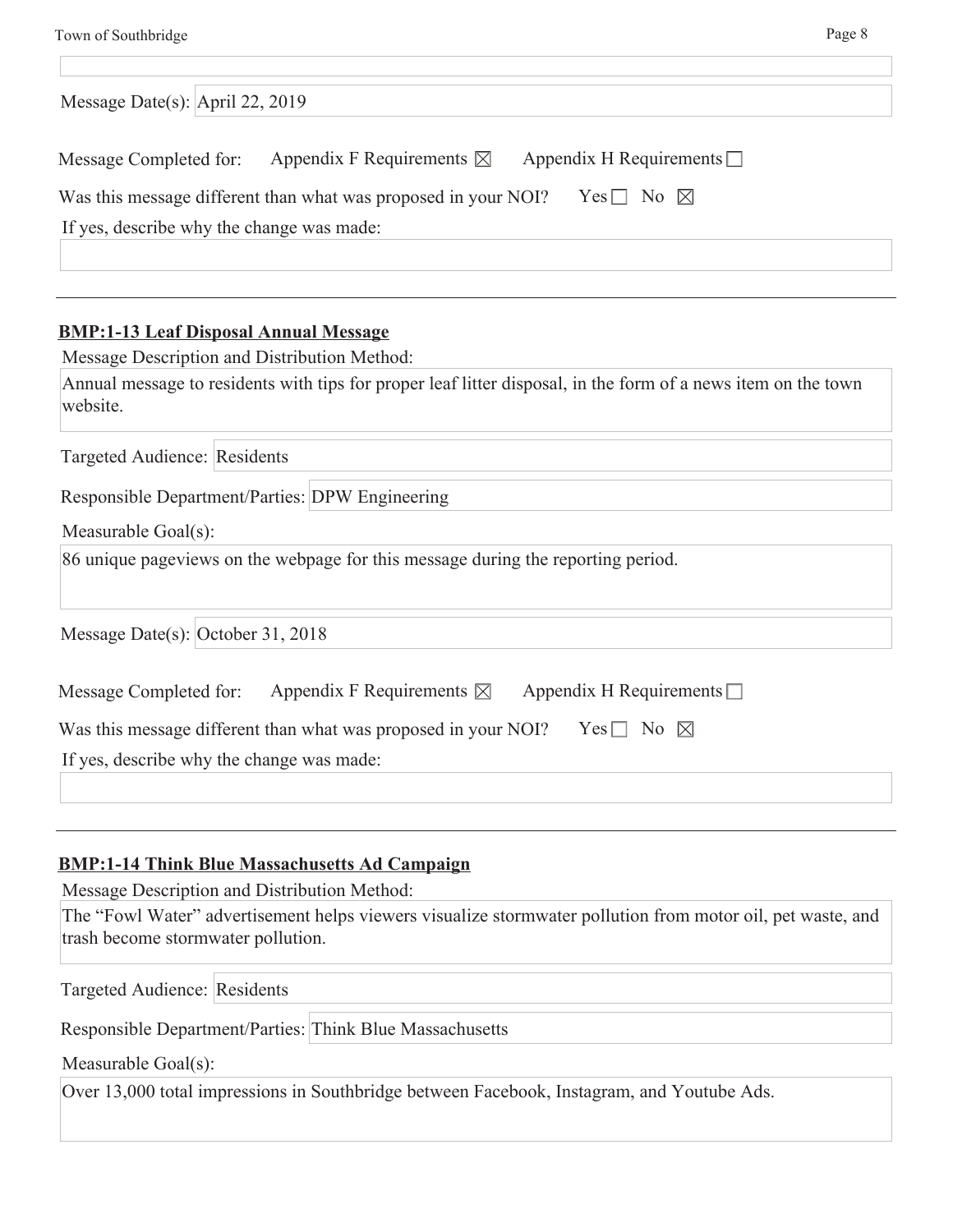| Town of Southbridge                                                                         | Page 9 |
|---------------------------------------------------------------------------------------------|--------|
| Message Date(s): June 23 to June 30, 2019                                                   |        |
| Appendix H Requirements $\Box$<br>Appendix F Requirements $\Box$<br>Message Completed for:  |        |
| Yes $\boxtimes$ No $\Box$<br>Was this message different than what was proposed in your NOI? |        |
| If yes, describe why the change was made:                                                   |        |
| Unaware of this campaign at time of NOI.                                                    |        |

### Add an Educational Message

## **MCM2: Public Participation**

Describe the opportunity provided for public involvement in the development of the Stormwater Management Program (SWMP) during the reporting period:

The SWMP, although now completed and available for public review, was not completed until September 2019. Therefore, it was not available for public review and comment during this reporting period. During Year 2 of the permit, the SWMP will be made available online for public review and comment. A news item on the town website will draw attention to the fact that the SWMP is available for review and request that questions and comments be sent to stormwater@southbridgemass.org

Was this opportunity different than what was proposed in your NOI? Yes  $\boxtimes$  No  $\Box$ 

Describe any other public involvement or participation opportunities conducted during the reporting period: BMP 2-3: Household Hazardous Waste Collection - Four events during this reporting period with participation measured in number of vehicles: June 30, 2018 – 133 cars; Sept 29, 2018 – 300 cars; March 31, 2019 – 133 cars; June 29, 2019 – 150 cars

BMP 2-4: Beautify Southbridge, an annual roadside and riverside cleanup. Event date was May 18, 2019 and 108 people participated. Waste collected included 102 bags of trash, 9 TVs, 1 piece of furniture, over 40 car parts, 16 diapers, 7 syringes, 17 tires, 1 toilet, and 1 mattress.

BMP 2-5: Stormwater Hotline - Residents can report illicit discharges via call (508-764-5403) or email (stormwater@southbridgemass.org). Hotline was available during entire reporting period with no reports.

BMP 2-6: Community Cleanup Events & Adopt-A-Park Program - Information regarding these programs is not available due to the exit of the former Rec Director and their successor within the reporting period.

BMP 2-7: Pet Waste Stations - Three (3) stations maintained during reporting period. Existing stations will be replaced with five (5) more durable stations made out of steel in the 2nd year of the permit.

BMP 2-8: Christmas Tree Pickup - 362 Christmas trees collected, mulched, and properly disposed of during Winter 2018-2019.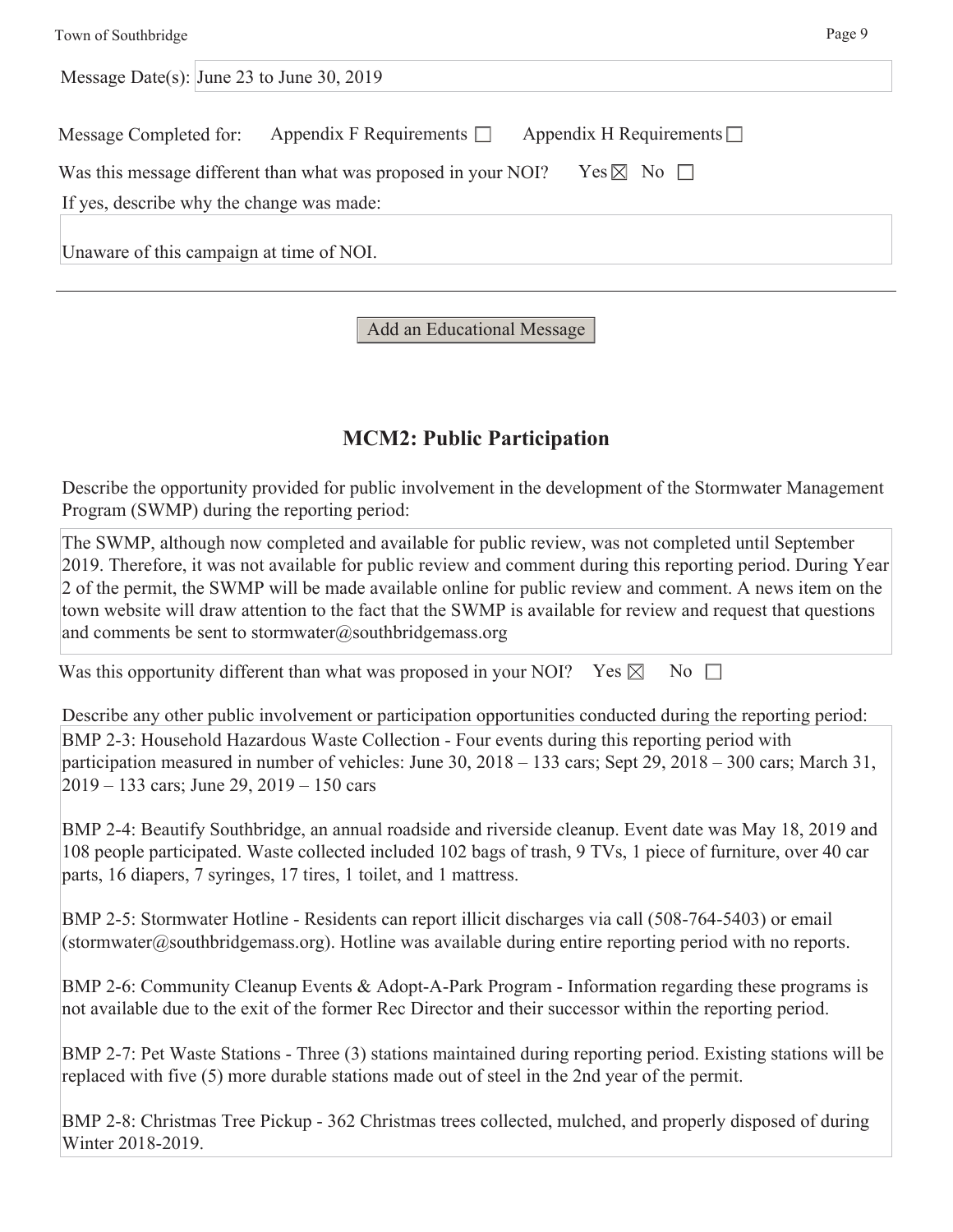BMP2-9: Yard Waste Bins - Bins available in non-winter months for use by residents.

## **MCM3: Illicit Discharge Detection and Elimination (IDDE)**

#### **Sanitary Sewer Overflows (SSOs)**

*Below, report on the number of SSOs identified in the MS4 system and removed during this reporting period.*

Number of SSOs identified: 13

Number of SSOs removed: 13

*Below, report on the total number of SSOs identified in the MS4 system and removed to date. At a minimum, report SSOs identified since 2013.*

Total number of SSOs identified: 27

Total number of SSOs removed: 27

### **MS4 System Mapping**

Describe the status of your MS4 map, including any progress made during the reporting period:

100% of known outfalls, catch basins, manholes & pipes are mapped. Inaccuracies will be addressed when outfall inspections and catchment investigations begin. Initial catchment delineations will be mapped in Year 2.

## **Screening of Outfalls/Interconnections**

*If conducted, please submit any outfall monitoring results from this reporting period. Outfall monitoring results should include the date, outfall/interconnection identifier, location, weather conditions at time of sampling, precipitation in previous 48 hours, field screening parameter results, and results from all analyses.*

 $\circ$  The outfall screening data is attached to the email submission

 $\bigcirc$  The outfall screening data can be found at the following website:

*Below, report on the number of outfalls/interconnections screened during this reporting period.*

Number of outfalls screened: 0

*Below, report on the percent of total outfalls/ interconnections screened to date.*

Percent of total outfalls screened: 0%

## **Catchment Investigations**

*If conducted, please submit all data collected during this reporting period as part of the dry and wet weather investigations. Also include the presence or absence of System Vulnerability Factors for each catchment.*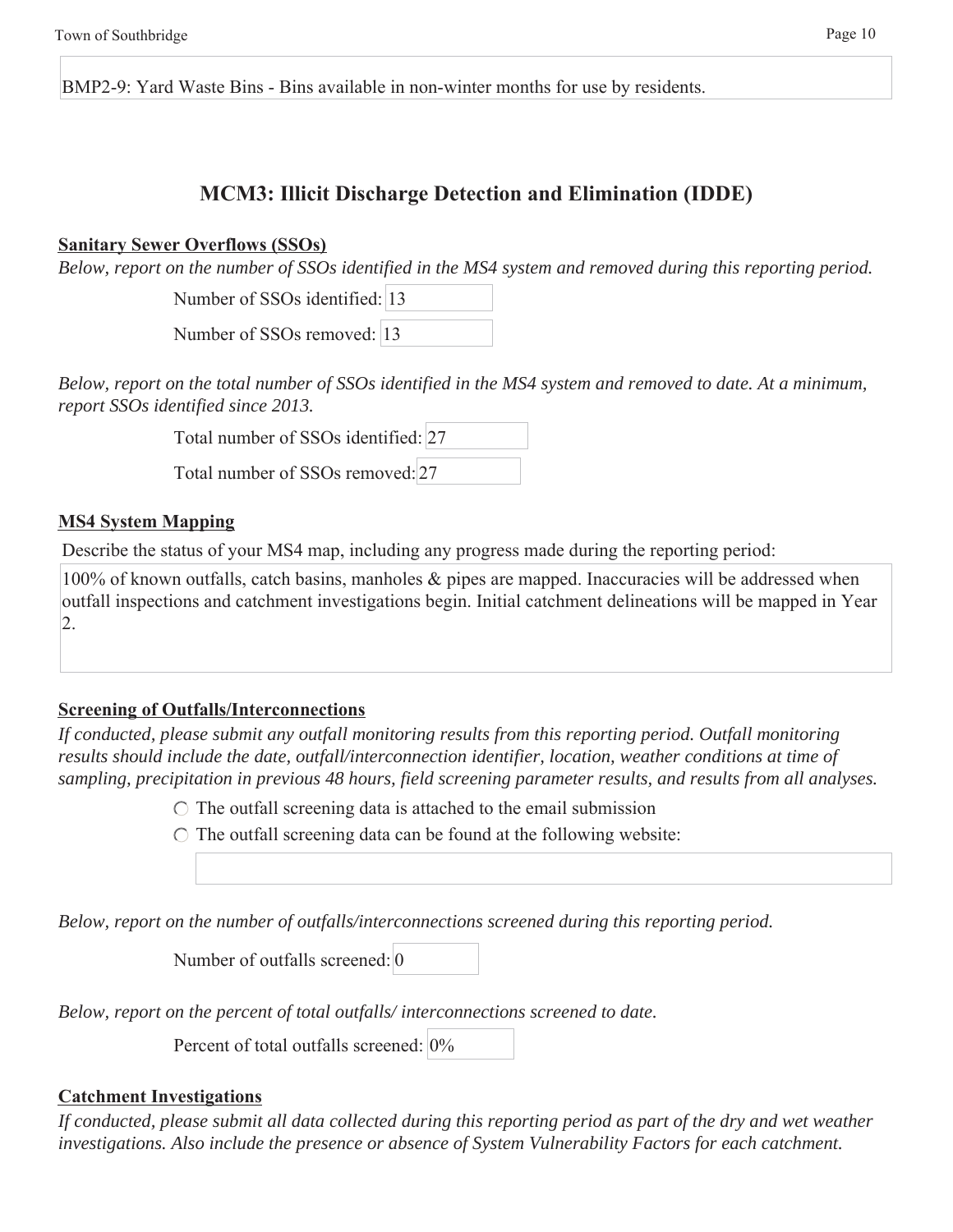Town of Southbridge Page 11

 $\circ$  The catchment investigation data is attached to the email submission

 $\circ$  The catchment investigation data can be found at the following website:

*Below, report on the number of catchment investigations completed during this reporting period.*

Number of catchment investigations completed this reporting period: 0

*Below, report on the percent of catchments investigated to date.*

Percent of total catchments investigated: 0%

*Optional:* Provide any additional information for clarity regarding the catchment investigations below:

#### **IDDE Progress**

*If illicit discharges were found, please submit a document describing work conducted over this reporting period, and cumulative to date, including location source; description of the discharge; method of discovery; date of discovery; and date of elimination, mitigation, or enforcement OR planned corrective measures and schedule of removal.*

 $\circ$  The illicit discharge removal report is attached to the email submission

 $\circ$  The illicit discharge removal report can be found at the following website:

*Below, report on the number of illicit discharges identified and removed, along with the volume of sewage removed during this reporting period.*

| Number of illicit discharges identified: 0        |  |
|---------------------------------------------------|--|
| Number of illicit discharges removed: $ 0\rangle$ |  |
| Estimated volume of sewage removed: 0             |  |

*Below, report on the total number of illicit discharges identified and removed to date. At a minimum, report on the number of illicit discharges identified and removed since the effective date of the permit.*

Total number of illicit discharges identified: 0

Total number of illicit discharges removed: 0

*Optional:* Provide any additional information for clarity regarding illicit discharges identified, removed, or planned to be removed below:

## **Employee Training**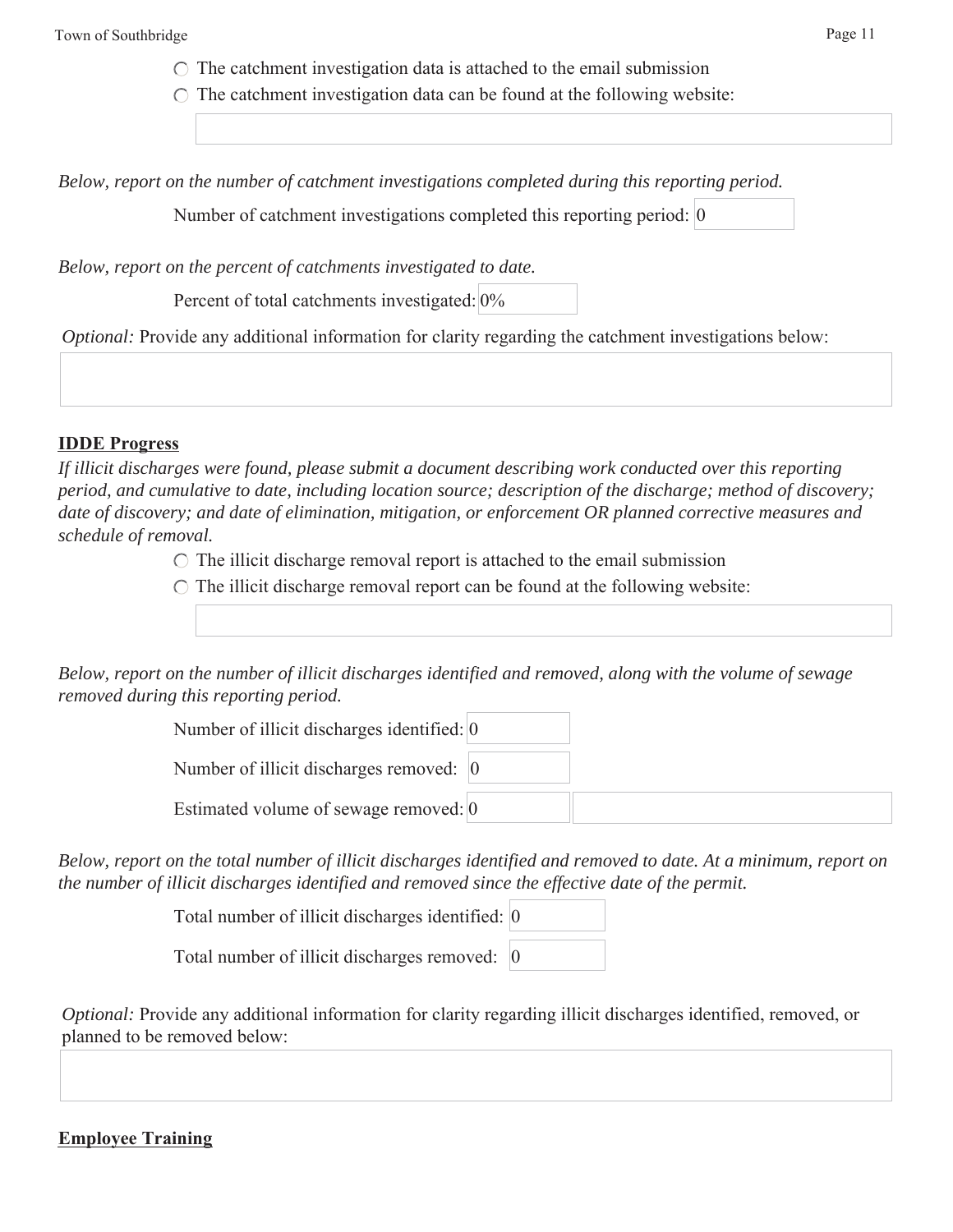Describe the frequency and type of employee training conducted during the reporting period:

Employee training procedures are currently in development. Training has not yet begun.

## **MCM4: Construction Site Stormwater Runoff Control**

*Below, report on the construction site plan reviews, inspections, and enforcement actions completed during this reporting period.*

| Number of site plan reviews completed: 12 |  |
|-------------------------------------------|--|
| Number of inspections completed: 0        |  |
| Number of enforcement actions taken: 0    |  |

## **MCM5: Post-Construction Stormwater Management in New Development and Redevelopment**

## **Ordinance Development**

Describe the status of the post-construction ordinance required to be complete in year 2 of the permit term:

DPW Engineering is working with Town Planner/Conservation Agent to develop post-construction ordinance

## **As-built Drawings**

Describe the status of the measures the MS4 has utilized to require the submission of as-built drawings and ensure long term operation and maintenance of completed construction sites required to be complete in year 2 of the permit term:

This requirement will be included in the post-construction ordinance.

## **Street Design and Parking Lots Report**

Describe the status of the street design and parking lots assessment due in year 4 of the permit term, including any planned or completed changes to local regulations and guidelines:

Not yet started.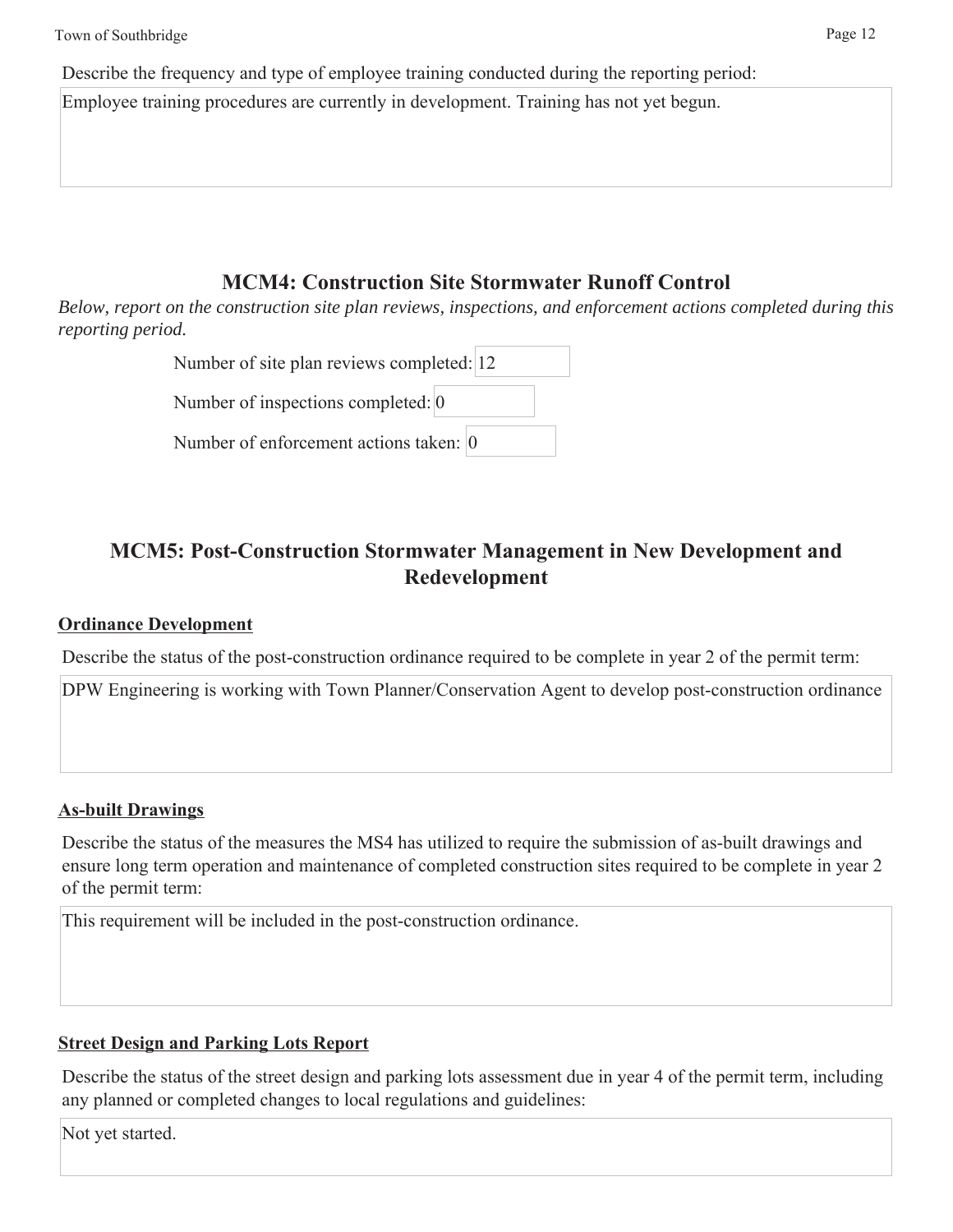#### **Green Infrastructure Report**

Describe the status of the green infrastructure report due in year 4 of the permit term, including the findings and progress towards making the practice allowable:

Not yet started.

#### **Retrofit Properties Inventory**

Describe the status of the inventory, due in year 4 of the permit term, of permittee-owned properties that could be modified or retrofitted with BMPs to mitigate impervious areas and report on any properties that have been modified or retrofitted:

Not yet started.

## **MCM6: Good Housekeeping**

#### **Catch Basin Cleaning**

Describe the status of the catch basin cleaning optimization plan:

Completed following the close of this reporting period. Will be implemented in Year 2 of the permit.

*If complete, attach the catch basin cleaning optimization plan or the schedule to gather information to develop the optimization plan:*

 $\circ$  The catch basin cleaning optimization plan or schedule is attached to the email submission

The catch basin cleaning optimization plan or schedule can be found at the following website:

https://www.ci.southbridge.ma.us/sites/southbridgema/files/uploads/sop\_03\_- \_catch\_basin\_cleaning\_inspection.pdf

*Below, report on the number of catch basins inspected and cleaned, along with the total volume of material removed from the catch basins during this reporting period.*

Number of catch basins inspected: 0

Number of catch basins cleaned: Approx 2000

Total volume or mass of material removed from all catch basins: 225 CY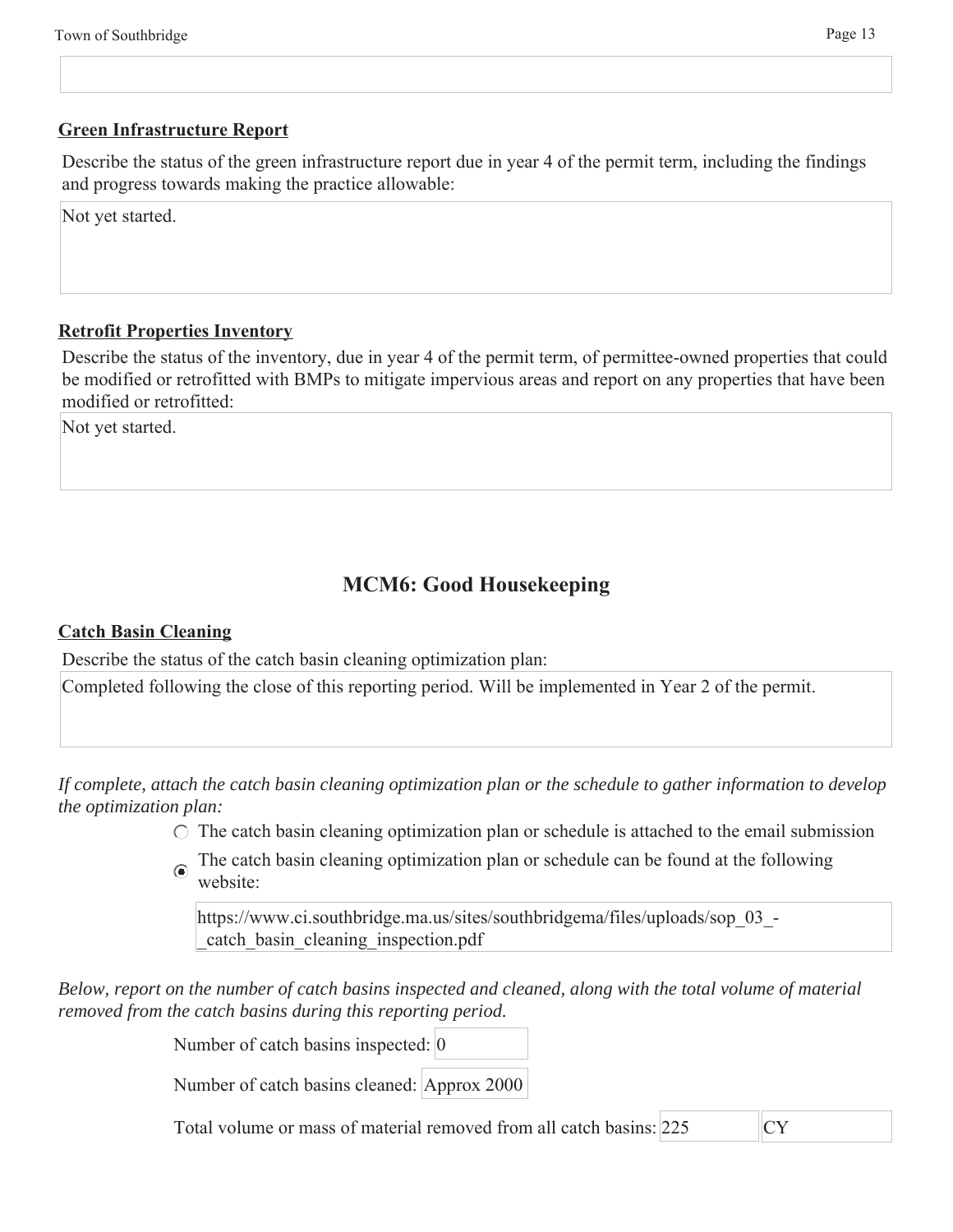*Below, report on the total number of catch basins in the MS4 system, if known.*

Total number of catch basins: Aprx 2000

### *If applicable:*

Report on the actions taken if a catch basin sump is more than 50% full during two consecutive routine inspections/cleaning events:

Starting in the next reporting year, catch basins will be inspected, and any that are over 50% full during two consecutive routine inspections will be added to the priority list and will be cleaned a second time annually.

### **Street Sweeping**

Describe the status of the written procedures for sweeping streets and municipal-owned lots:

Completed following the close of this reporting period. Will be implemented in Year 2 of the permit.

*Report on street sweeping completed during the reporting period using one of the three metrics below.*

| $\circ$ Number of miles cleaned:        |    |
|-----------------------------------------|----|
| $\odot$ Volume of material removed: 650 | CΥ |
| $\circ$ Weight of material removed:     |    |

## *If applicable:*

For rural uncurbed roadways with no catch basins, describe the progress of the inspection, documentation, and targeted sweeping plan:

A plan has not yet been developed. We will continue to sweep uncurbed roadways at least once per year, and twice if time between leaf fall and snowfall permits.

#### **Winter Road Maintenance**

Describe the status of the written procedures for winter road maintenance including the storage of salt and sand:

Completed following the close of this reporting period. Available here: https://www.ci.southbridge.ma.us/ sites/southbridgema/files/uploads/sop\_18 - winter\_road\_maintenance.pdf

## **Inventory of Permittee-Owned Properties**

Describe the status of the inventory, due in year 2 of the permit term, of permittee-owned properties, including parks and open spaces, buildings and facilities, and vehicles and equipment, and include any updates:

Not yet completed.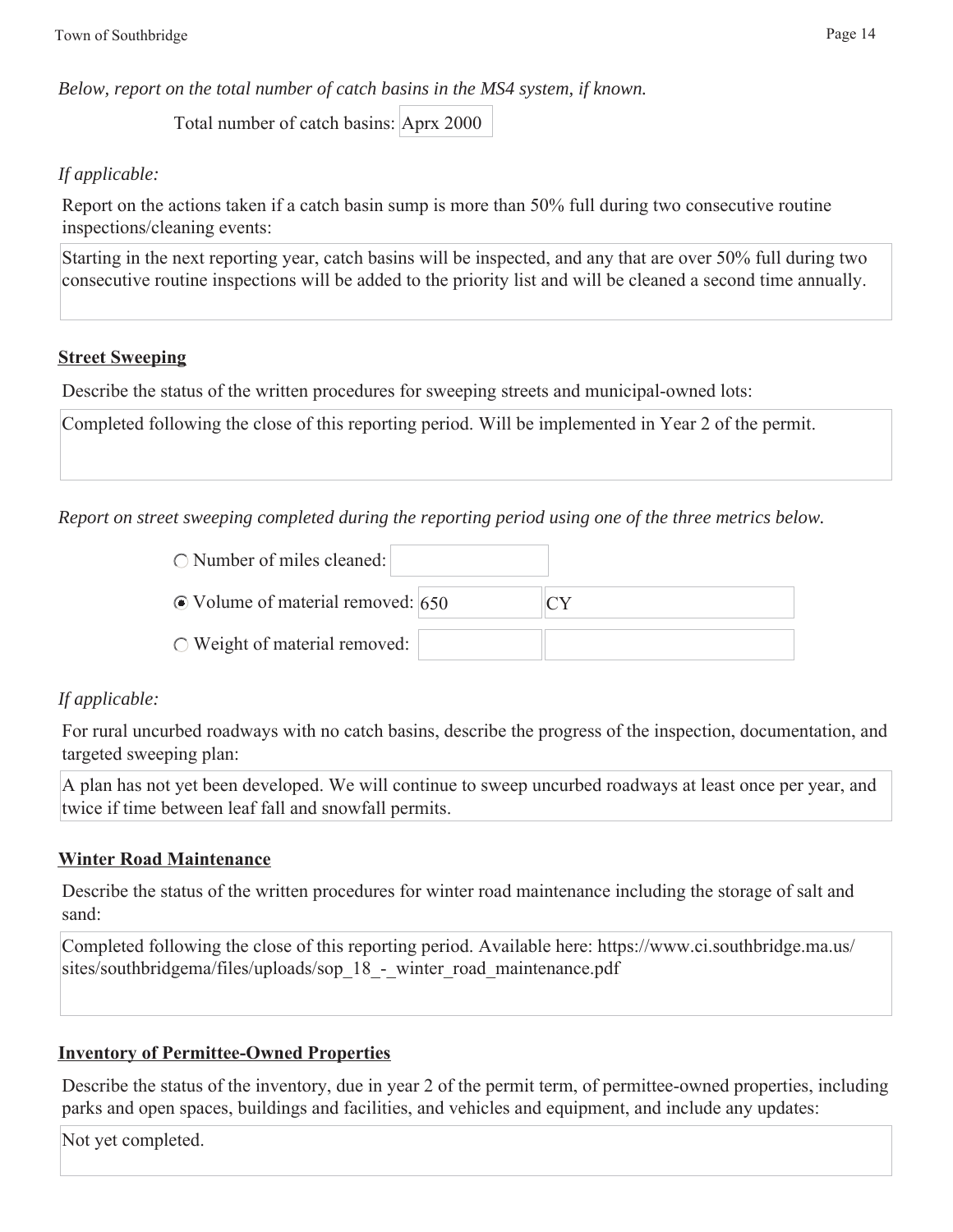#### **O&M Procedures for Parks and Open Spaces, Buildings and Facilities, and Vehicles and Equipment**

Describe the status of the operation and maintenance procedures, due in year 2 of the permit term, of permittee-owned properties (parks and open spaces, buildings and facilities, vehicles and equipment) and include maintenance activities associated with each:

Not yet completed.

#### **Stormwater Pollution Prevention Plan (SWPPP)**

Describe the status of any SWPPP, due in year 2 of the permit term, for permittee-owned or operated facilities including maintenance garages, public works yards, transfer stations, and other waste handling facilities where pollutants are exposed to stormwater:

Not yet completed.

*Below, report on the number of site inspections for facilities that require a SWPPP completed during this reporting period.*

Number of site inspections completed: 0

Describe any corrective actions taken at a facility with a SWPPP:

N/A

#### **O&M Procedures for Stormwater Treatment Structures**

Describe the status of the written procedure for stormwater treatment structure maintenance:

Not yet completed.

## **Additional Information**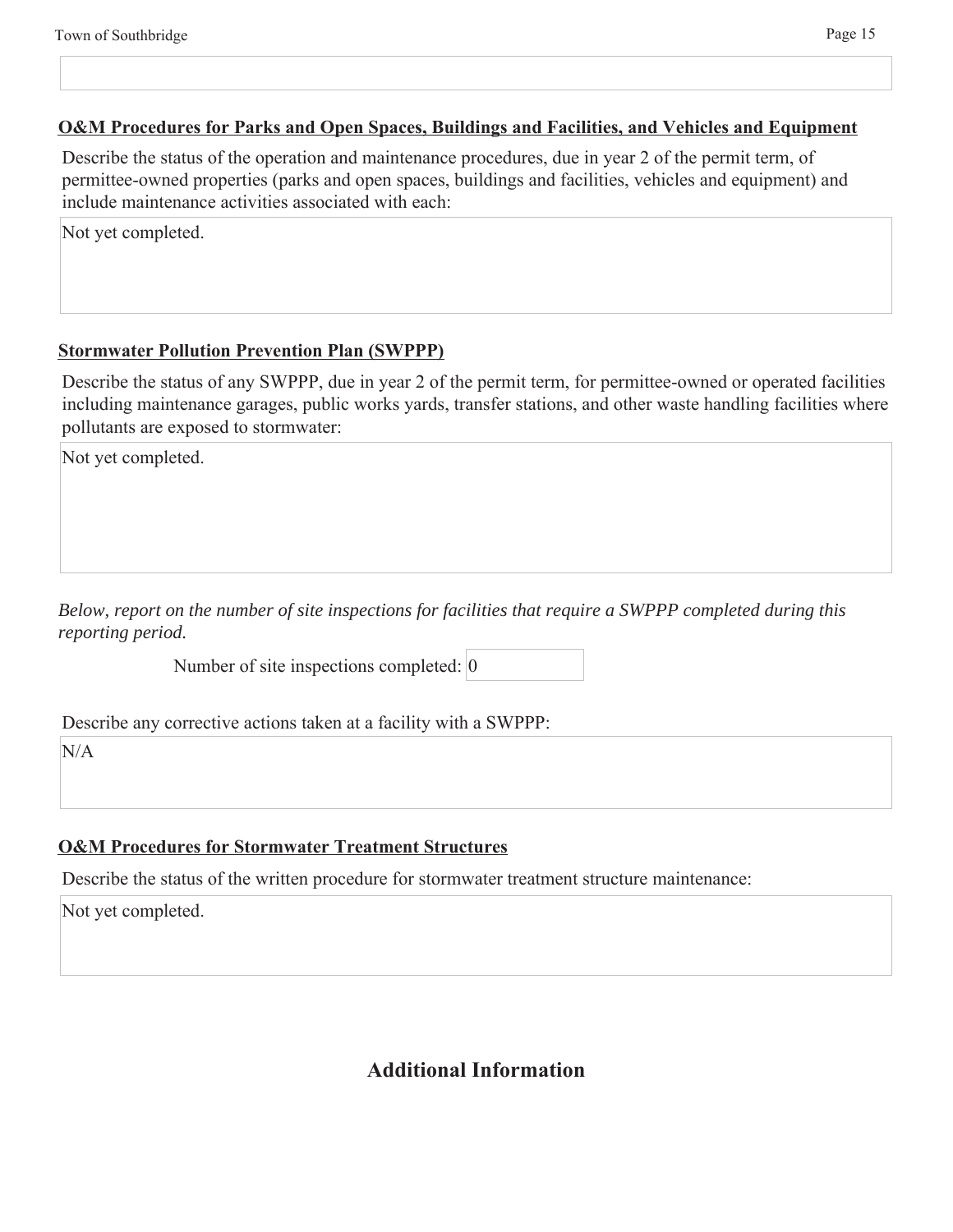#### **Monitoring or Study Results**

*Results from any other stormwater or receiving water quality monitoring or studies conducted during the reporting period not otherwise mentioned above, where the data is being used to inform permit compliance or permit effectiveness must be attached.*

Not applicable

 $\bigcirc$  The results from additional reports or studies are attached to the email submission

 $\bigcirc$  The results from additional reports or studies can be found at the following website(s):

If such monitoring or studies were conducted on your behalf or if monitoring or studies conducted by other entities were reported to you, a brief description of the type of information gathered or received shall be described below:

 $N/A$ 

## **Additional Information**

*Optional:* Enter any additional information relevant to your stormwater management program implementation during the reporting period. Include any BMP modifications made by the MS4 if not already discussed above:

## **Activities Planned for Next Reporting Period**

Please confirm that your SWMP has been, or will be, updated to comply with all applicable permit requirements including but not limited to the year 2 requirements summarized below. (Note: impaired waters and TMDL requirements are not listed below)

Yes, I agree  $\boxtimes$ 

- Complete system mapping Phase I
- Begin investigations of catchments associated with Problem Outfalls
- Develop or modify an ordinance or other regulatory mechanism for post-construction stormwater runoff from new development and redevelopment
- Establish and implement written procedures to require the submission of as-built drawings no later than two years after the completion of construction projects
- Develop, if not already developed, written operations and maintenance procedures
- Develop an inventory of all permittee owned facilities in the categories of parks and open space, buildings and facilities, and vehicles and equipment; review annually and update as necessary
- Establish a written program detailing the activities and procedures the permittee will implement so that the MS4 infrastructure is maintained in a timely manner
- Develop and implement a written SWPPP for maintenance garages, public works yards, transfer stations, and other waste handling facilities where pollutants are exposed to stormwater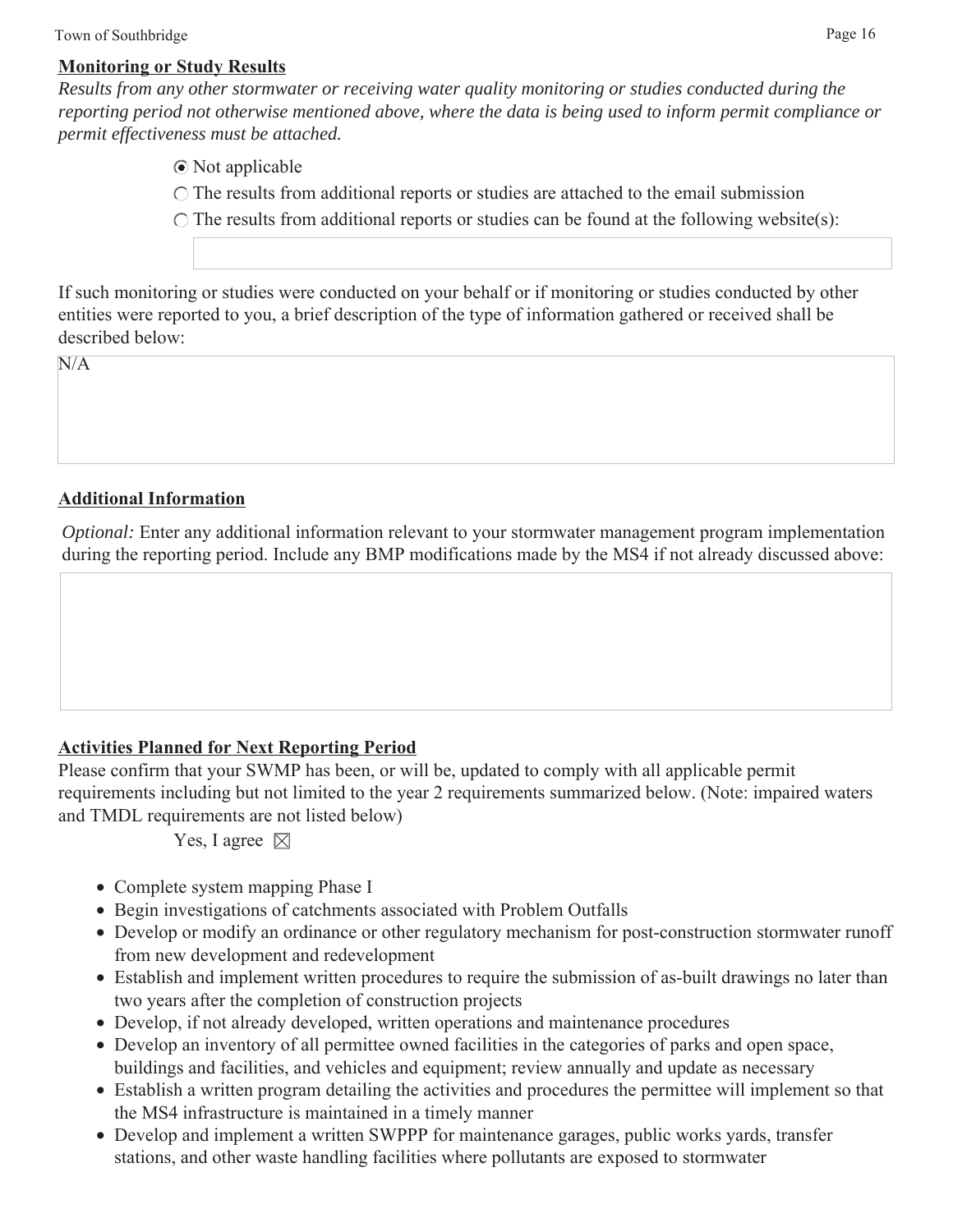Town of Southbridge Page 17

- Enclose or cover storage piles of salt or piles containing salt used for deicing or other purposes
- Develop, if not already developed, written procedures for sweeping streets and municipal-owned lots
- Develop, if not already developed, written procedures for winter road maintenance including storage of salt and sand
- Develop, if not already developed, a schedule for catch basin cleaning
- Develop, if not already developed, a written procedure for stormwater treatment structure maintenance
- Develop a written catchment investigation procedure *(18 months)*

## Annual Requirements

- Annual report submitted and available to the public
- Annual opportunity for public participation in review and implementation of SWMP
- Keep records relating to the permit available for 5 years and make available to the public
- Properly store and dispose of catch basin cleanings and street sweepings so they do not discharge to receiving waters
- Annual training to employees involved in IDDE program
- Update inventory of all known locations where SSOs have discharged to the MS4 in the last 5 years
- Continue public education and outreach program
- Update outfall and interconnection inventory and priority ranking and include data collected in connection with the dry weather screening and other relevant inspections conducted
- Implement IDDE program
- Review site plans of construction sites as part of the construction stormwater runoff control program
- Conduct site inspection of construction sites as necessary
- Inspect and maintain stormwater treatment structures
- Log catch basins cleaned or inspected
- Sweep all uncurbed streets at least annually

Provide any additional details on activities planned for permit year 2 below:

Many Year 1 requirements were finalized in the first months of Year 2. We will continue to implement as many procedures as possible given our tight budgetary and manpower constraints. We are working on hiring a consultant engineer to assist in developing a plan to start a Stormwaer Enterprise Fund which would give us additional funding and personnel required to fully comply with the permit requirements in a timely manner.